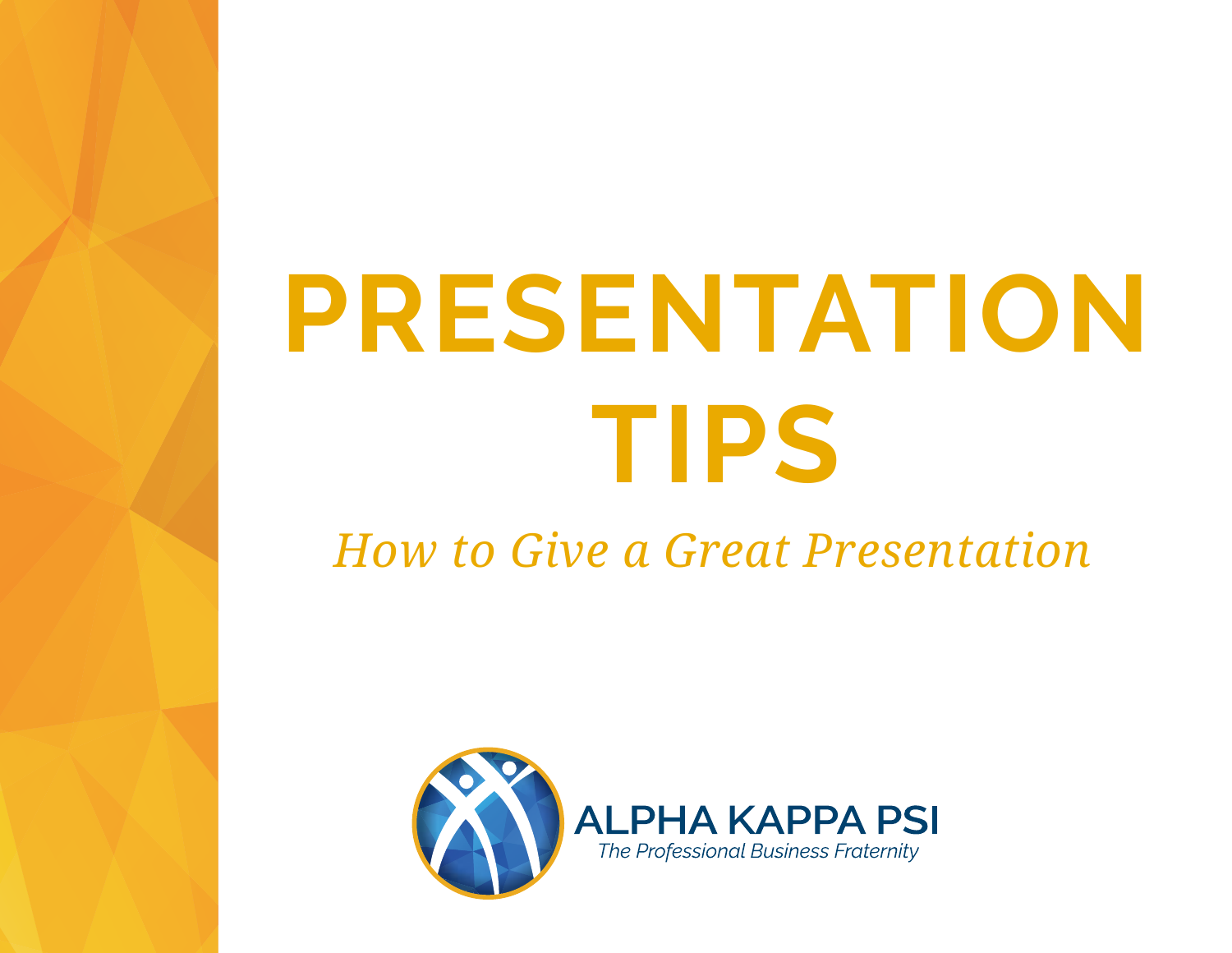## *Introduction*

**No matter how many times you practice, there's only so much you can do to prepare for standing in front of an audience and giving a presentation. Follow these tips to ease your nerves.**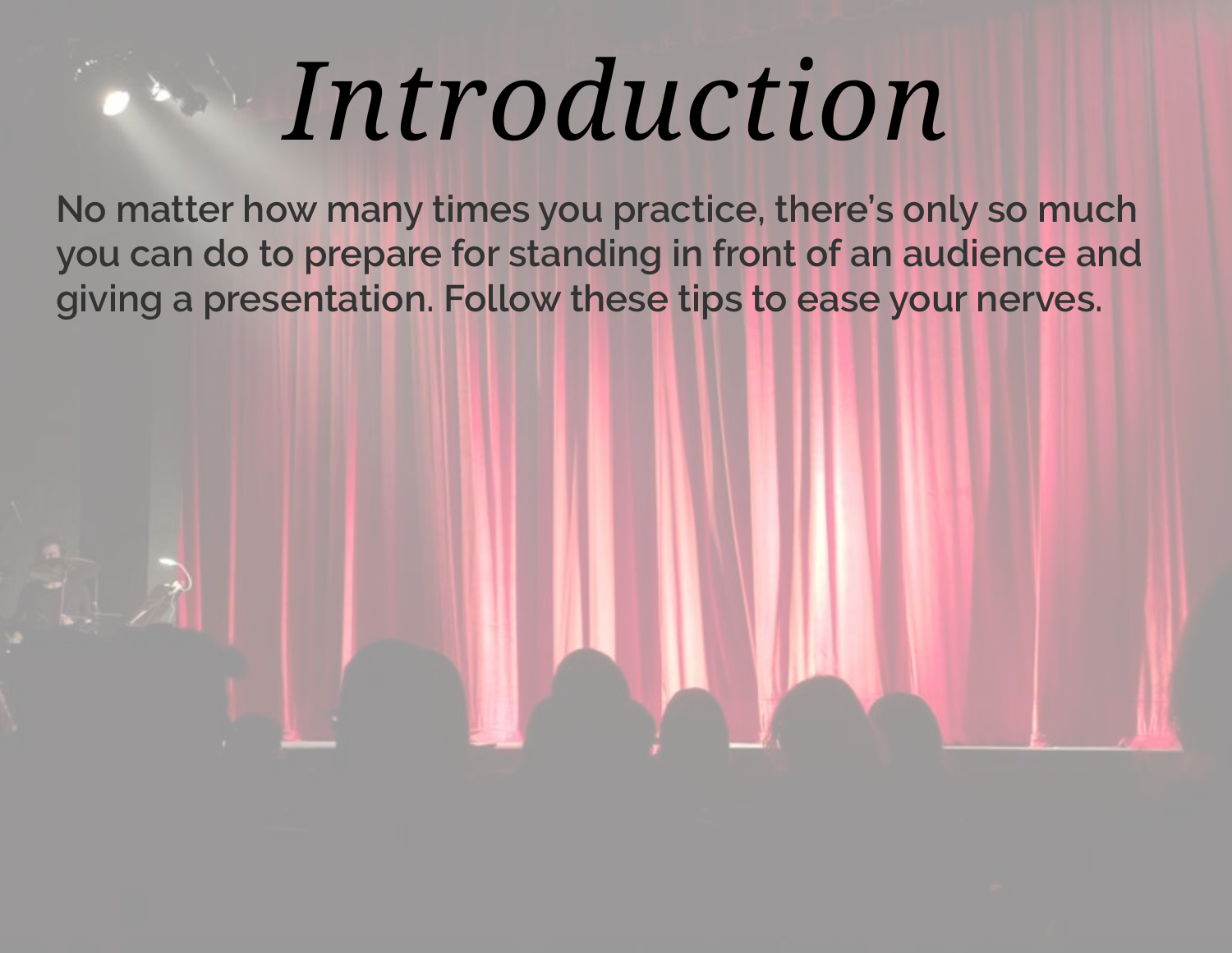

#### 1 *Introduce yourself*

Let your audience know who you are and why you're talking to them.

Introducing yourself opens the room for dialogue and creates a more personal setting. Explaining your background will also increase your credibility with the audience. If they know that you are qualified to speak on the subject matter, they'll be more likely to listen.

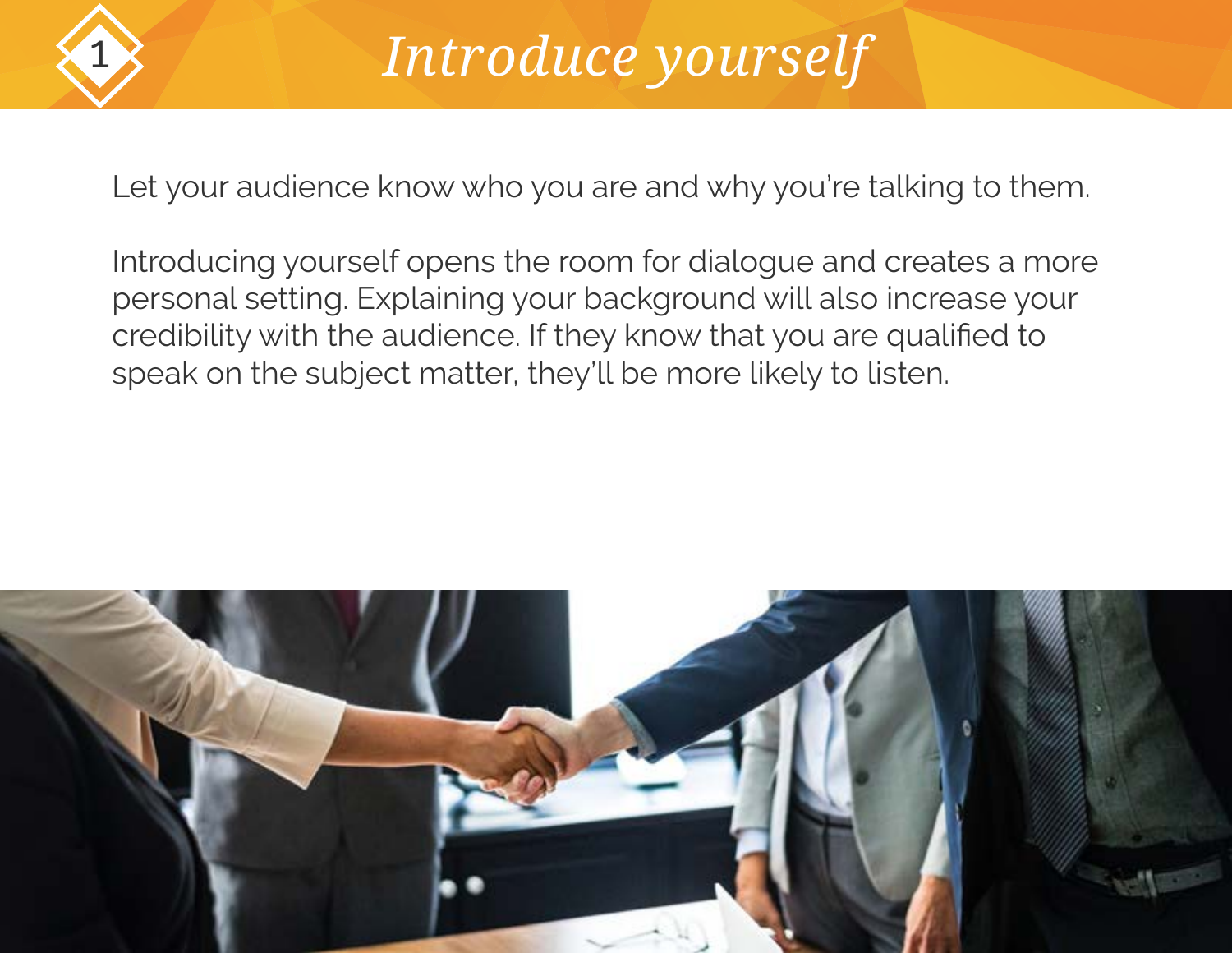### *Set up the framework*



Outlining your presentation gives the audience a road map to follow.

Creating structure for the conversation will allow your audience to better connect with the content. This will also keep your audience engaged and prepared because they know what's around the corner.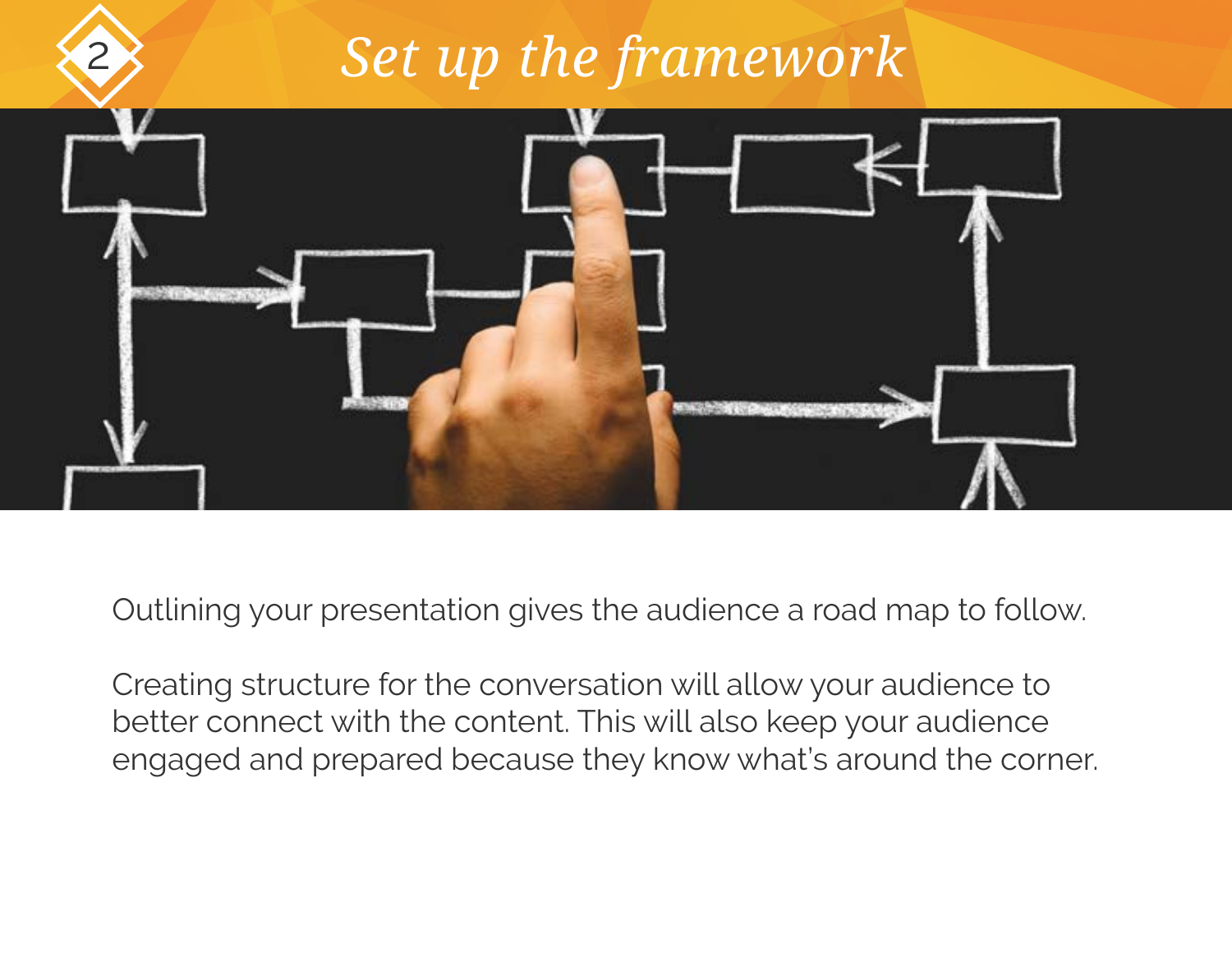#### 3 *Keep the audience engaged*

If you're the only one talking, you could be the only one paying attention.

Not every topic is interesting to everyone, but delivery can make any presentation memorable. Use humor, questions, and personal stories to relate to your audience and keep them involved. Let the audience drive the conversation to increase engagement.

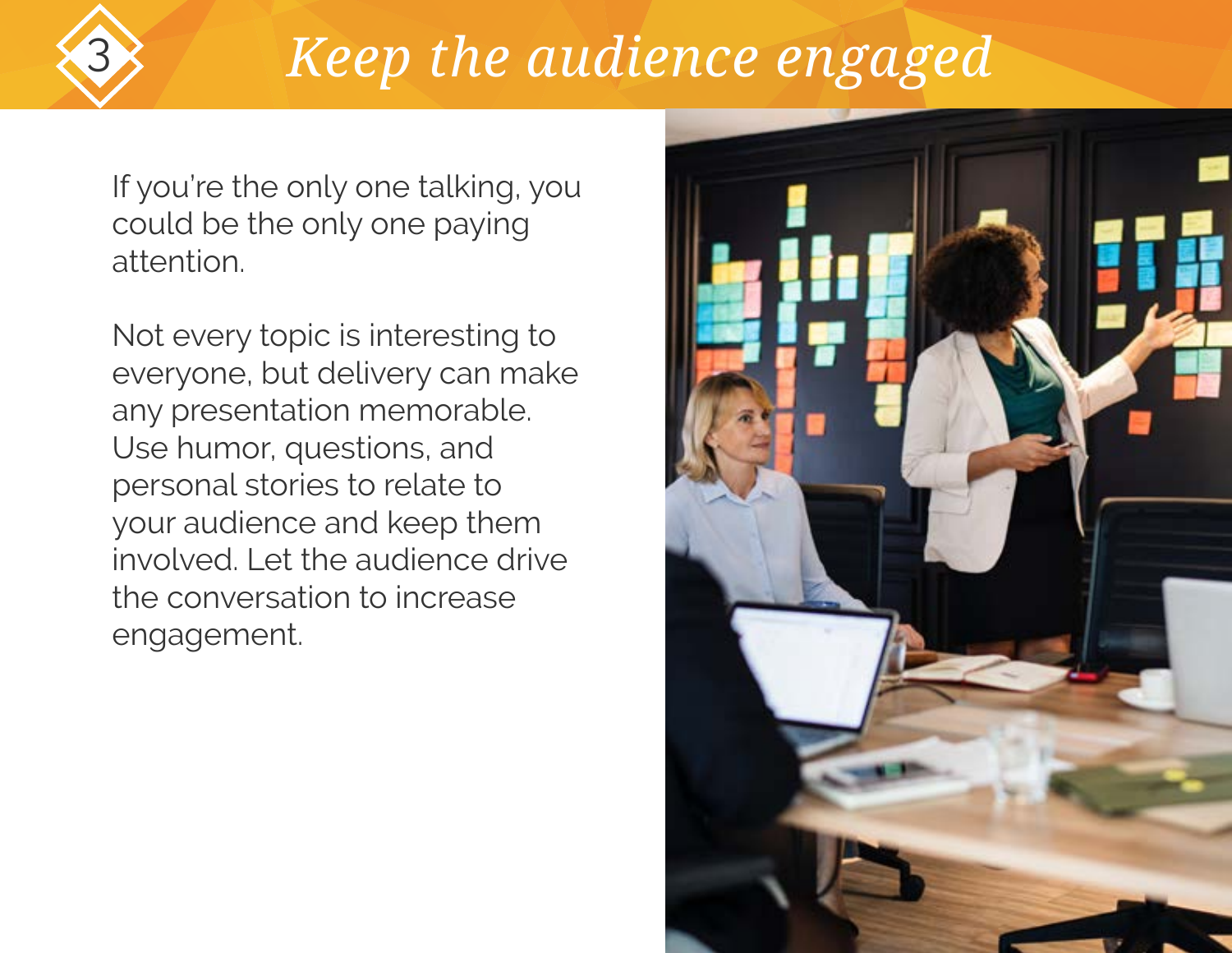#### Use giveaways



Keeping the audience engaged can be as simple as a participation reward.

People respond to incentives. If it keeps them active, don't be afraid to have prizes for audience participation, like candy. Just make sure to find a balance so they aren't focused solely on the reward.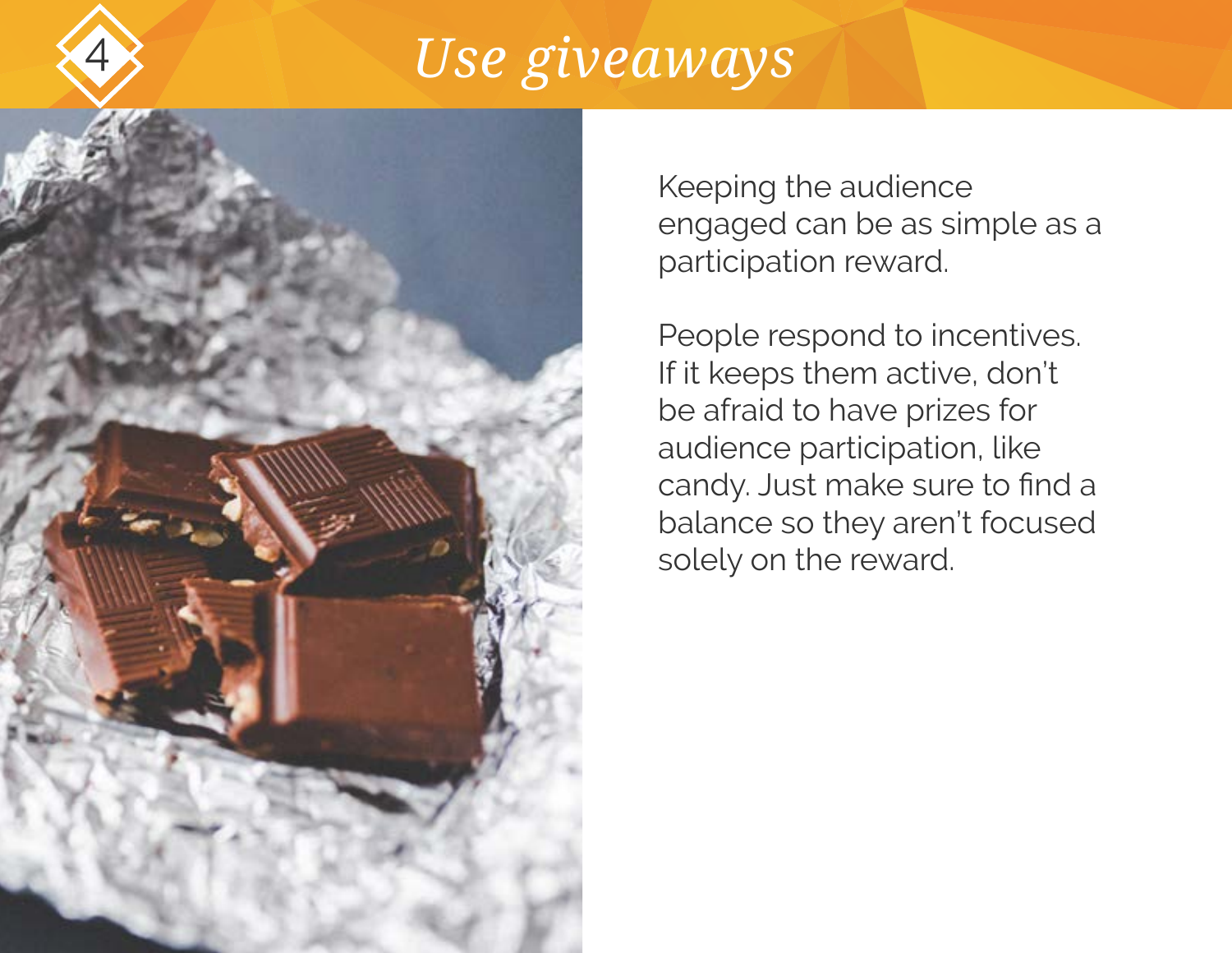

#### **Get them talking**

When your audience participates in the conversation, the amount of information they retain increases.

Asking questions allows you to talk less and causes the audience to think more. When they start to ask questions and carry the dialogue, it enhances their retention of content as they begin to make connections.

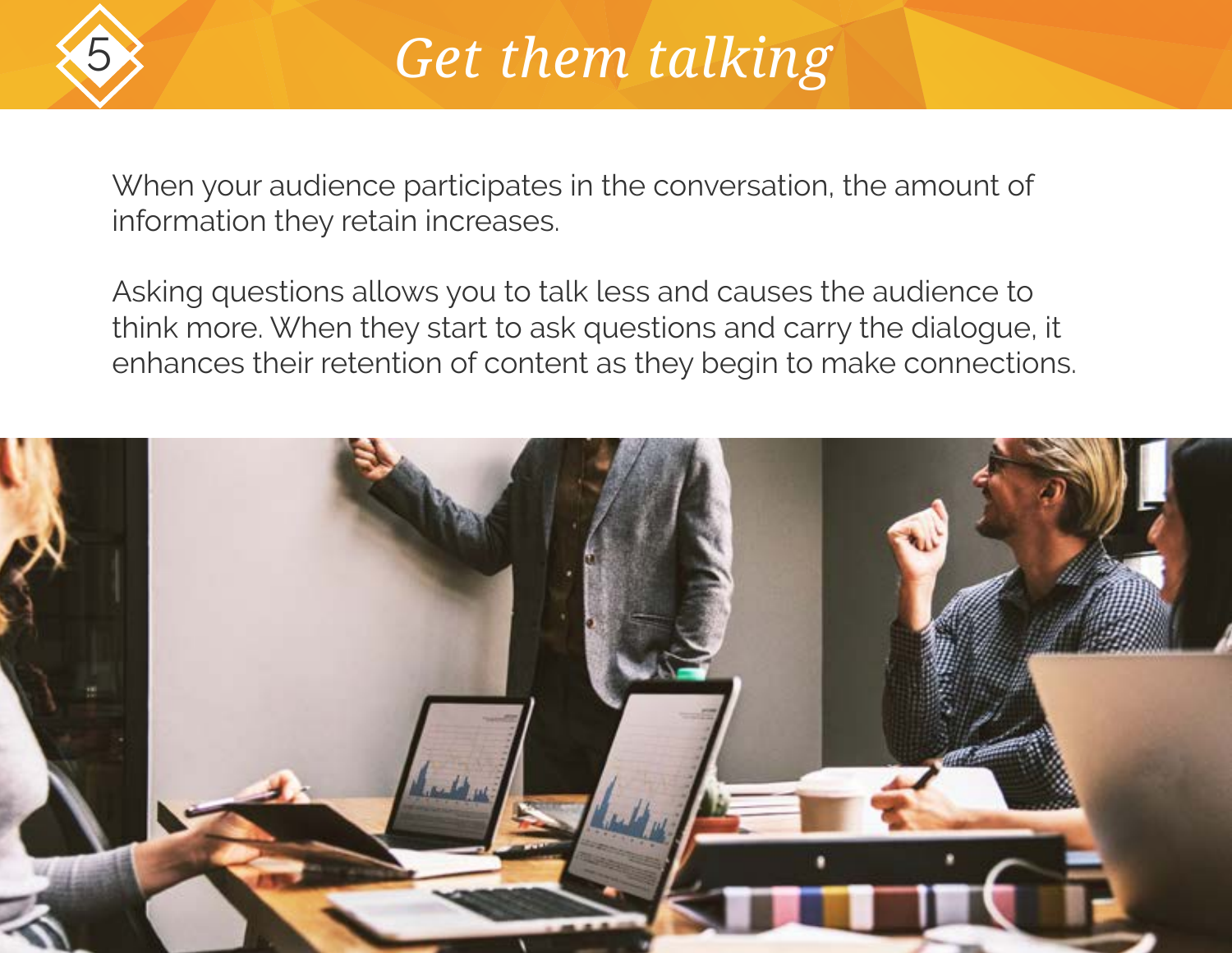#### 6 *Ask for feedback*

Listen to cues and comments from your audience to see how the presentation is going.

Take frequent pulse checks of your audience. If they aren't responding to your delivery, don't be afraid to change it. The content could also be a repeat of something they already know so they aren't participating.

The best presenters adjust to the audience. Tailor your delivery and content to your listeners based on their knowledge and reactions, and don't be afraid to try something new. When you make your audience the focus of the presentation, engagement will come naturally.

**"Be passionate. Your audience will appreciate the journey, if you truly enjoy presenting it."**

**– Ralph Gutierrez, Executive Director – U.S. Client Services for Briars Group**